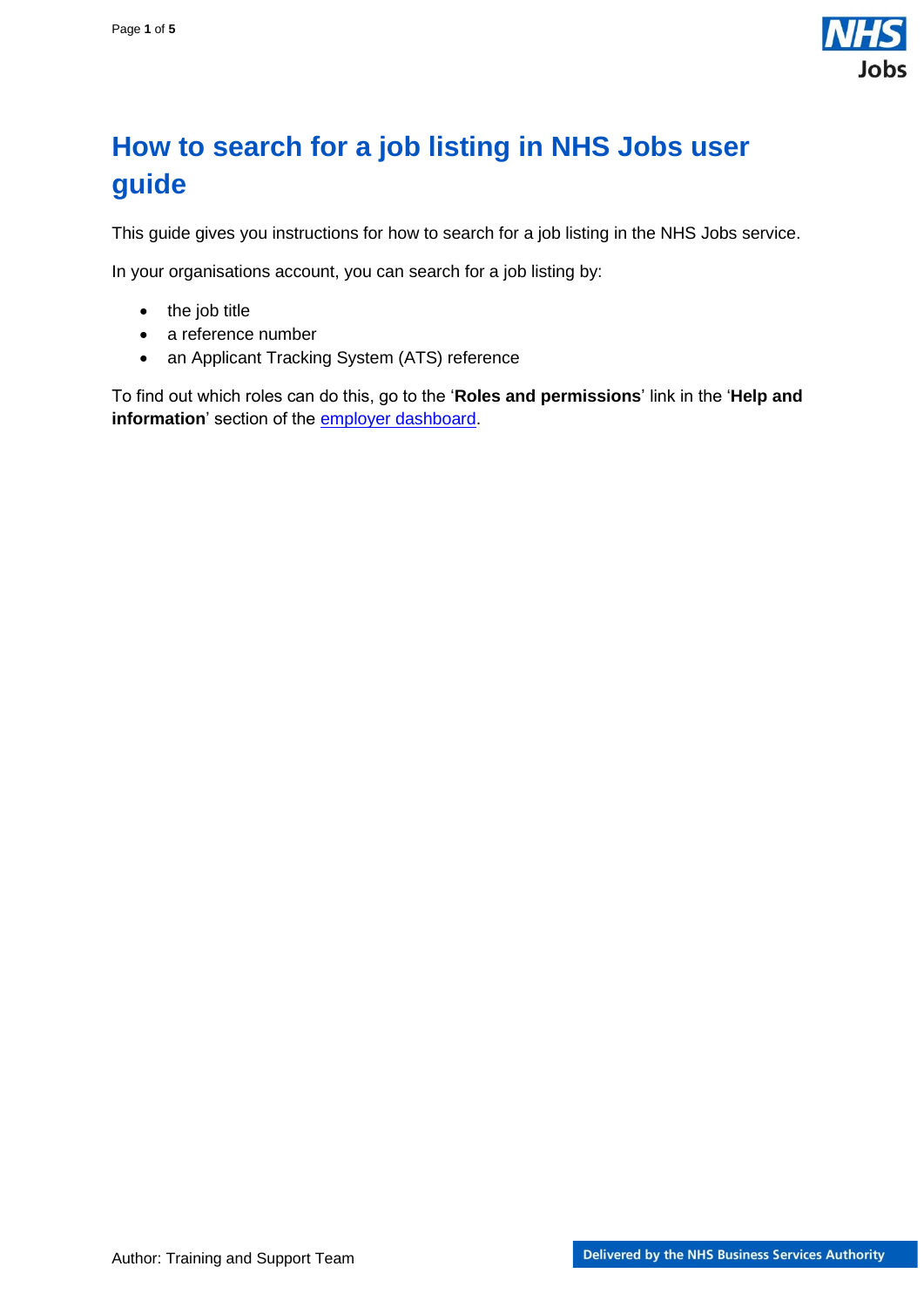# **Contents**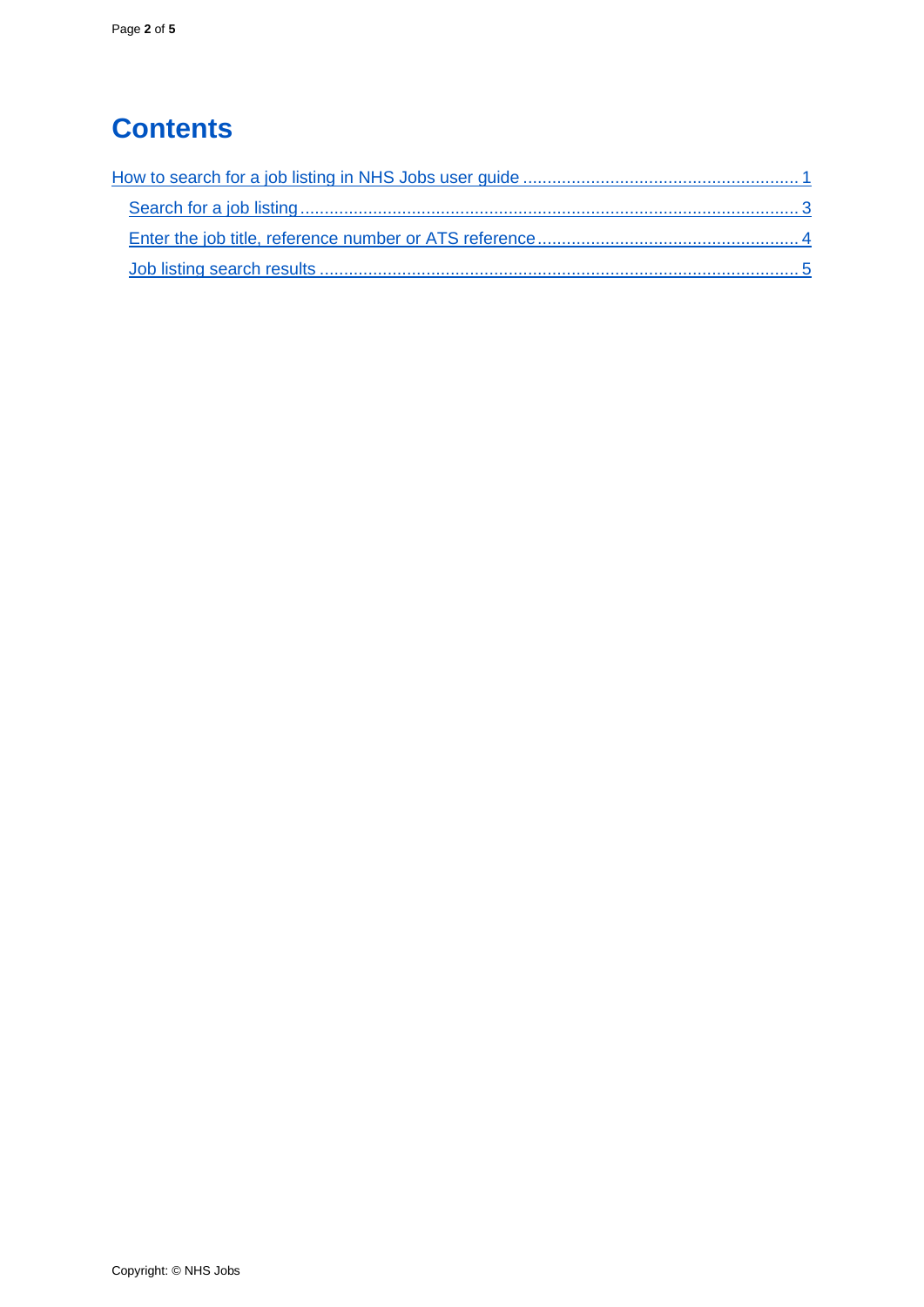### <span id="page-2-0"></span>**Search for a job listing**

This page gives you instructions for how to search for a job listing in your organisations account.

**Important:** The employer dashboard is shown. All NHS Jobs roles can search for a job listing in your organisations account.

To search for a job listing, complete the following step:

**1.** Select the ['Search for a listing'](#page-3-0) button.

| Jobs<br>INFI                                                                                     | You're viewing NHS Training and Support<br>Change<br>Signed in as Liam M1 Sign Out |
|--------------------------------------------------------------------------------------------------|------------------------------------------------------------------------------------|
|                                                                                                  | Show tasks for all accounts                                                        |
| <b>BETA</b> Your feedback will help us to improve this service.                                  |                                                                                    |
| <b>NHS Training and Support</b><br><b>Dashboard</b><br><b>Listings by user</b><br>Tasks by stage | What you can do<br><b>Create a job listing</b><br><b>Search for a listing</b>      |
| Showing tasks for<br>All users<br>$\checkmark$                                                   | Search for an applicant                                                            |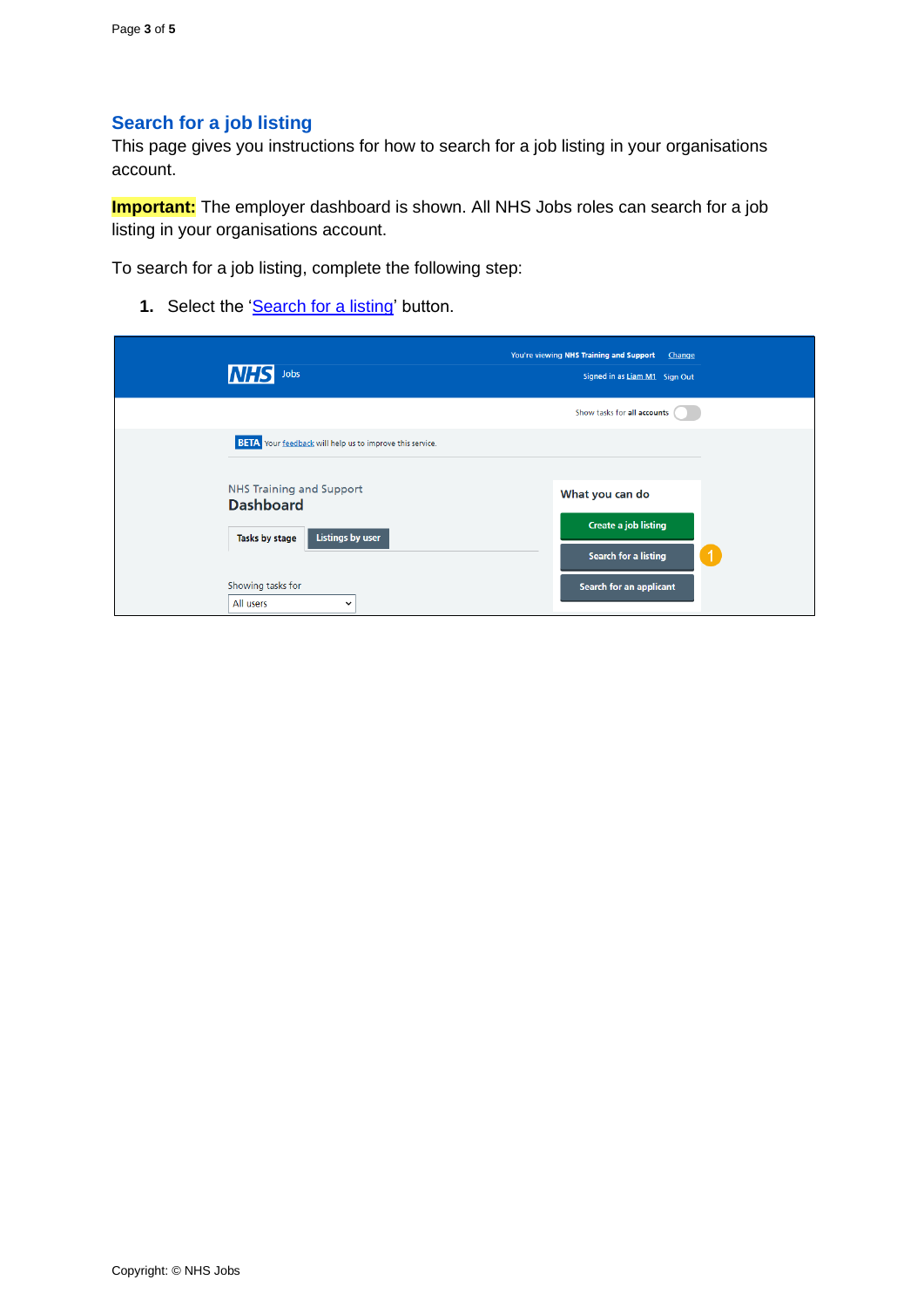### <span id="page-3-0"></span>**Enter the job title, reference number or ATS reference**

This page gives you instructions for how to enter the job title, reference number or ATS reference.

**Important:** For example, 'nurse' or 'D0944-20-5889.

To enter the job title, reference number or ATS reference, complete the following steps:

- **1.** In the **Search for a listing** box, enter the details.
- **2.** Select the ['Search'](#page-4-0) icon.

| Jobs<br><i>NHS</i>                                                                                                                                                                 | You're viewing NHS Training and Support<br>Change<br>Signed in as Liam M1 Sign Out |
|------------------------------------------------------------------------------------------------------------------------------------------------------------------------------------|------------------------------------------------------------------------------------|
|                                                                                                                                                                                    | Show tasks for all accounts                                                        |
| <b>BETA</b> Your feedback will help us to improve this service.                                                                                                                    |                                                                                    |
| < Go back<br><b>NHS Training and Support</b><br><b>Search for a listing</b><br>Enter job title, reference number or ATS reference.<br>For example 'nurse' or 'D0944-20-5889'.<br>っ |                                                                                    |
| <b>Terms and conditions</b><br><b>Accessibility Statement</b><br><b>Privacy policy</b><br>Cookies                                                                                  | How to create and publish jobs<br>© Crown copyright                                |